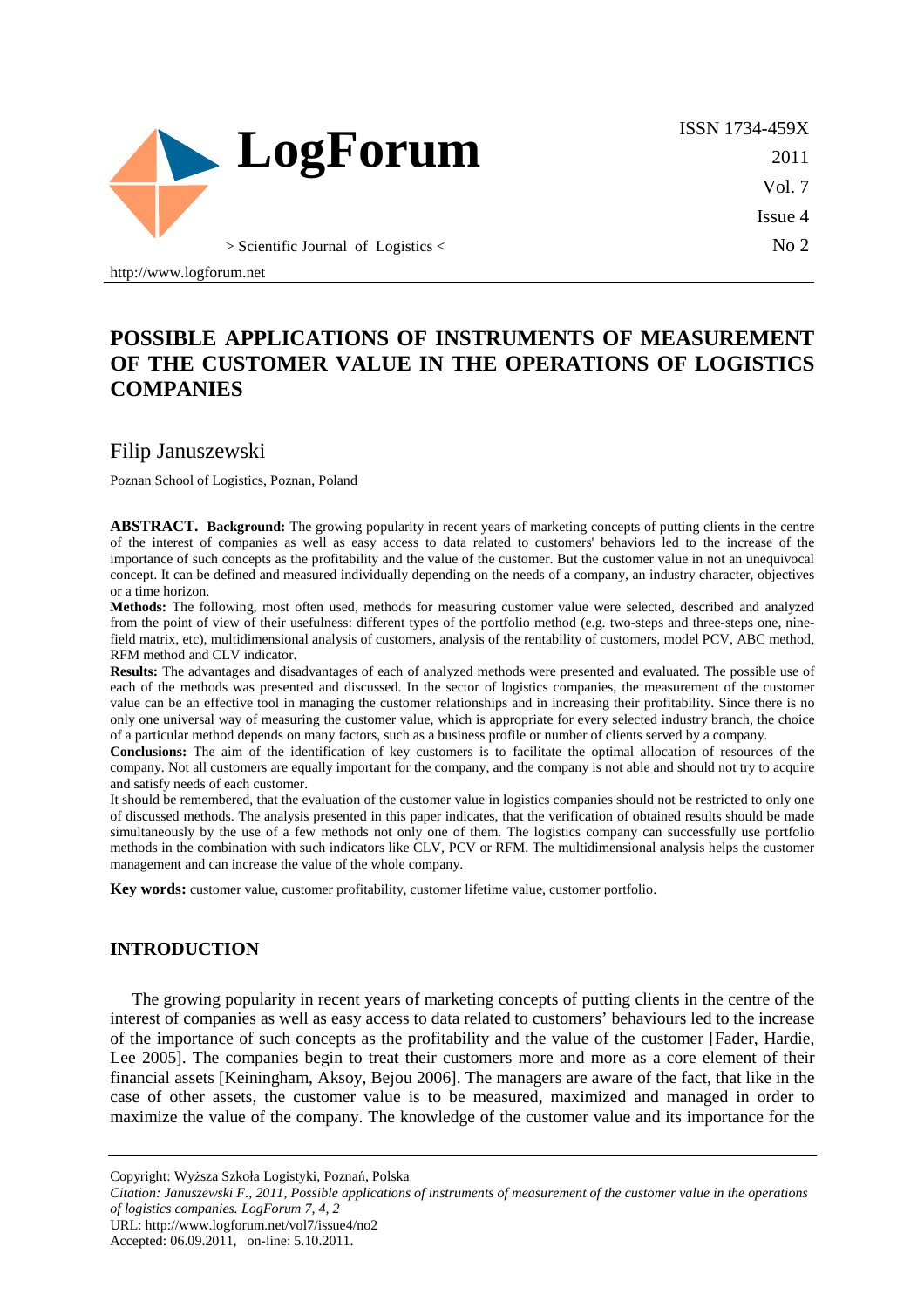whole company can facilitates decision making related to investments in customer relationships. The management of measureable assets is more profitable, because it allows to make decisions based on concrete facts and data and not only on subjective opinions [Blattberg, Getz, Thomas 2001].

The customer value in not an unequivocal concept. It is often defined as the difference between the incomes and costs generated by that customer. It can be determined based on information of past or anticipated transactions [Grzegorczyk 2007]. The customer value can be defined individually depending on the needs of a company, an industry character, objectives or a time horizon. The companies calculate it both for the entire population of customers, selected segments as well as for individual units.

The measurement of the customer value should be a continuous process. It requires a comprehensive approach from the organization and must involve several steps, such as the identification of customers, their diversification from the point of view of selected criteria, interactions aimed at understanding of customer's needs and then the continuous adjustment of the offer to its requirements and the help in generating profits, which are more and more satisfying for the company [Dobiegała-Korona 2002]. The determining of the customer value as well as the managing of it should be supported by the regularly updated databases of customers. The information used there should be collected continuously and their sources, beside CRM systems, should be additionally the market researches, information obtained during direct contacts and even complains, requests and remarks provided by the customers.

The logistics companies, which commonly use already mentioned CRM tools, can successfully use various methods of the measurement of the customer value. However, it should be noted, that there is no optimal tool to determine this value and the choice of a method should reflect the particular needs of a company, the possible access to the information as well as the external conditions occurring in the selected branch. Taking into consideration these aspects, the range of instruments was tried to be pointed out, which obviously is not the complete set of existing methods. Although, taking into account the specifics of logistics services, the proposed range seems to be the most appropriate one. The aim of this paper was to check the usefulness of selected methods of measurement of the customer value for companies of logistics branch as well as the selection of the most appropriate one among them.

#### **THE DESCRIPTION AND THE ANALYSE OF MEASUREMENT METHODS**

The first of described here methods, which are very helpful to differentiate customers in terms of their values, are so called portfolio methods. They derive directly from portfolio theories, used for making decisions connected with capital investments [Yorke, Droussiotis 1994]. The portfolio methods were used in clients' management for the first time in the early 80s. The essence of these methods is based on two-dimensional differentiation of customers in terms of selected characteristics, which are significant for a company.

The two-steps analysis of the customer portfolio described by R.Fiocce, is one of the most common methods used among companies of the logistics branch. This method divides customers by the use of such criteria as difficulties in management of relationships with them, their importance for the company, the attractiveness of the buyer as well as the strength of the relationship binding the business partners. The three-steps analysis of Campbell and Cunnigham [1993] is another portfolio method, created to satisfy the needs of industrial markets but which could find also applications on the market of logistics services. Its first phase consists of assignment of customers to one of four groups: yesterday's clients, today's regular clients, today's special clients and tomorrow's clients. The criteria of this assignment are the sales volume and the use of strategic resources. Then, the measurement of portfolio share of each customer is made taking into account its expenditures of competitive companies. The last step is the proper portfolio analysis, focused only on key customers of the company, taking into consideration their attractiveness and the strength of the relationship.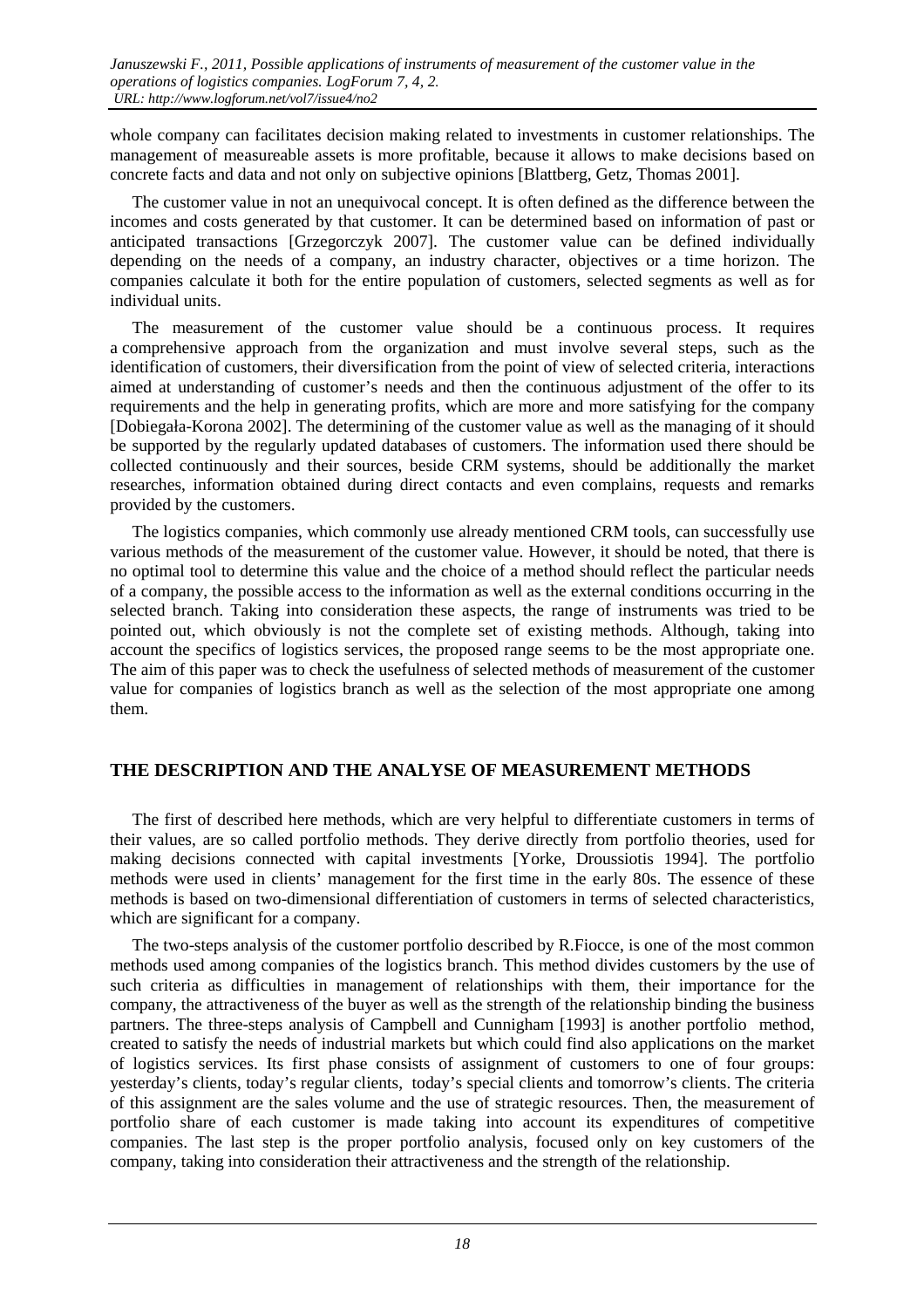The nine-field matrix is another method proposed by P.Schmoller [2001], which could support to determine the attractiveness of clients of logistics companies. The attractiveness of the client is also considered in this approach, but instead of the strength of the relationships between a client and a provider, the main focus is put on the bargaining position of the latter. In the process of determining of the client's attractiveness such aspects are taken into account as the size of orders, the potential growth, the bargaining power, the share in the turnover, the loyalty and the willingness to cooperate. The length of the cooperation with a client, the customer satisfaction, the number of long-term orders or the image of the company are taken into consideration in the assessment of the position of the provider (Fig. 1). Like the previously described methods, the matrix helps to classify each client to the appropriate strategic groups. This method is clear and easy to analyze. Its drawbacks are the dependence on the selected evaluation criteria, the relativity, the stability and the focus on the mean values.



Source: Schmoller [2001].

 Fig. 1. Matrix of the attractiveness of customer – the position of the provider Rys. 1. Macierz atrakcyjności klienta – pozycja dostawcy

The other frequently used portfolio method is a model, where the attractiveness of the customer is considered in terms of two factors, directly connected with relations – costs and revenues generated by each customer [Kotler, Armstrong, Saunders 1999].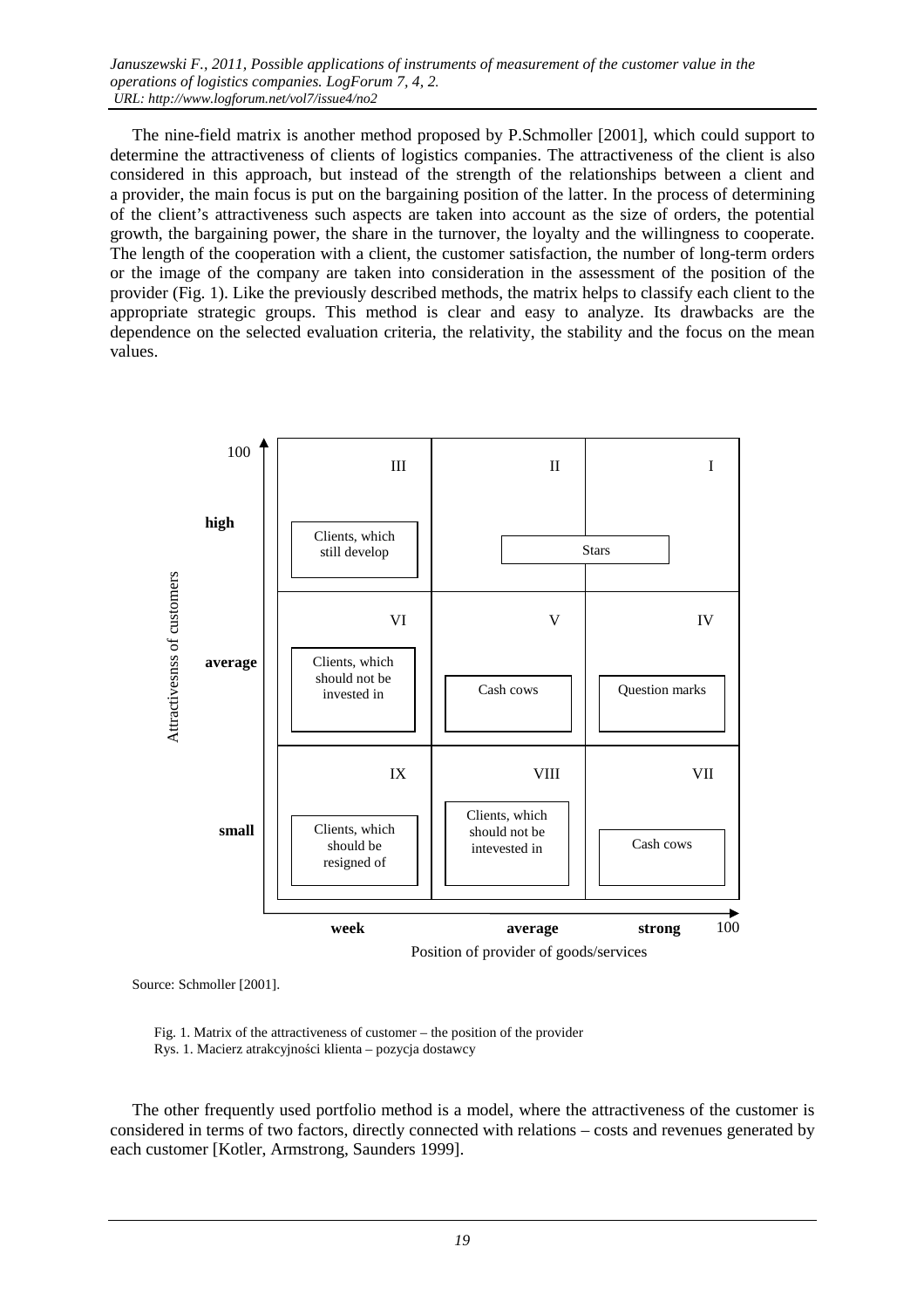Despite of undoubted advantages resulting from the simplicity of the use as well as the arbitrariness in the selection of criteria, the portfolio analysis are not without disadvantages. There are opinions, they are only the visualization of the problem and not a specialized analytical tool, providing answers to questions about allocation of resources and facilitating the formulation of a strategy [Yorke, Droussiotis 1994]. Regardless of negative opinions about portfolio analysis, they can provide an excellent starting point for logistics companies for the evaluation of customers by the use of other more specialized methods.

The individual multidimensional analysis of customers is another approach to identifying customer value [Krafft 2007]. This method is a kind of the development of a portfolio analysis. It involves creating the set of criteria, significant for a company and describing its customers and assigning them rating values according to previously approved scale (1-5). The number of specified criteria is not important but their actual importance for a company is really important. The multidimensional look at a company is the greatest advantage of this approach. Due to the necessity of the individualization of this tool, logistics companies should appropriately create the set of criteria describing their clients. However, such approach, based on subjective judgments of managers, creates the danger of the selection of unimportant criteria, which can lead to wrong results.

The another method of the identification of the customer value, which could be implemented in the logistics branch, is the analysis of the rentability of customers. It is understood as the balance of revenues and costs generated by each client. This method, although seems relatively easy to be used, gives some problems in practice. Logistics companies, which are able relatively easily to determine individual variable costs connected with customer services, cannot forget about costs of the customer acquisition and the marketing communication. Already mentioned CRM systems meet the needs of managers and greatly facilitate the access to data [Wallenburg 2009].

The model PCV (past customer value) is another method, which takes into account the past behavior of the customer. The customer value is evaluated on the basis of the history of contacts, but on the contrary to the analysis of the rentability, the value of contacts is discounted according to the formula [Kumar 2008]:

$$
PCV = \sum_{t=i}^{T} GC_{it} \times (1+r)^{t}
$$

where:

- *i* client's number,
- *r* discount rate applied,
- *T* number of periods preceding the current one,
- *GC* client's margin for transaction *i* in period *t*.

The ABC method is another method, which groups partners on the basis of the history of their behaviors. It uses the concept created previously for the purpose of analyzing the concentration of incomes. This method uses the Pareto principle. The basis of it is the statement, that 20% elements of analyzed population represent 80% of the accumulated value of the characteristics [Śliwczyński 2007]. The customers of a company are divided in three groups (A, B and C), where the criterion is their share in the turnover generated for the company. The first group consists of 20% of customers generated 80% of incomes, which are the most important clients for the company from the economic point of view. This group requires a special attention. The second group (B) consists of 30-35% of customers, which give app. 15% of the accumulated value. The last group includes 45-50% of customers, which give app. 5% of the accumulated value. The logistics companies, which updated regularly incomes, received from each customer, are able to use this tool even without implementation of special analytical softwares or complex databases.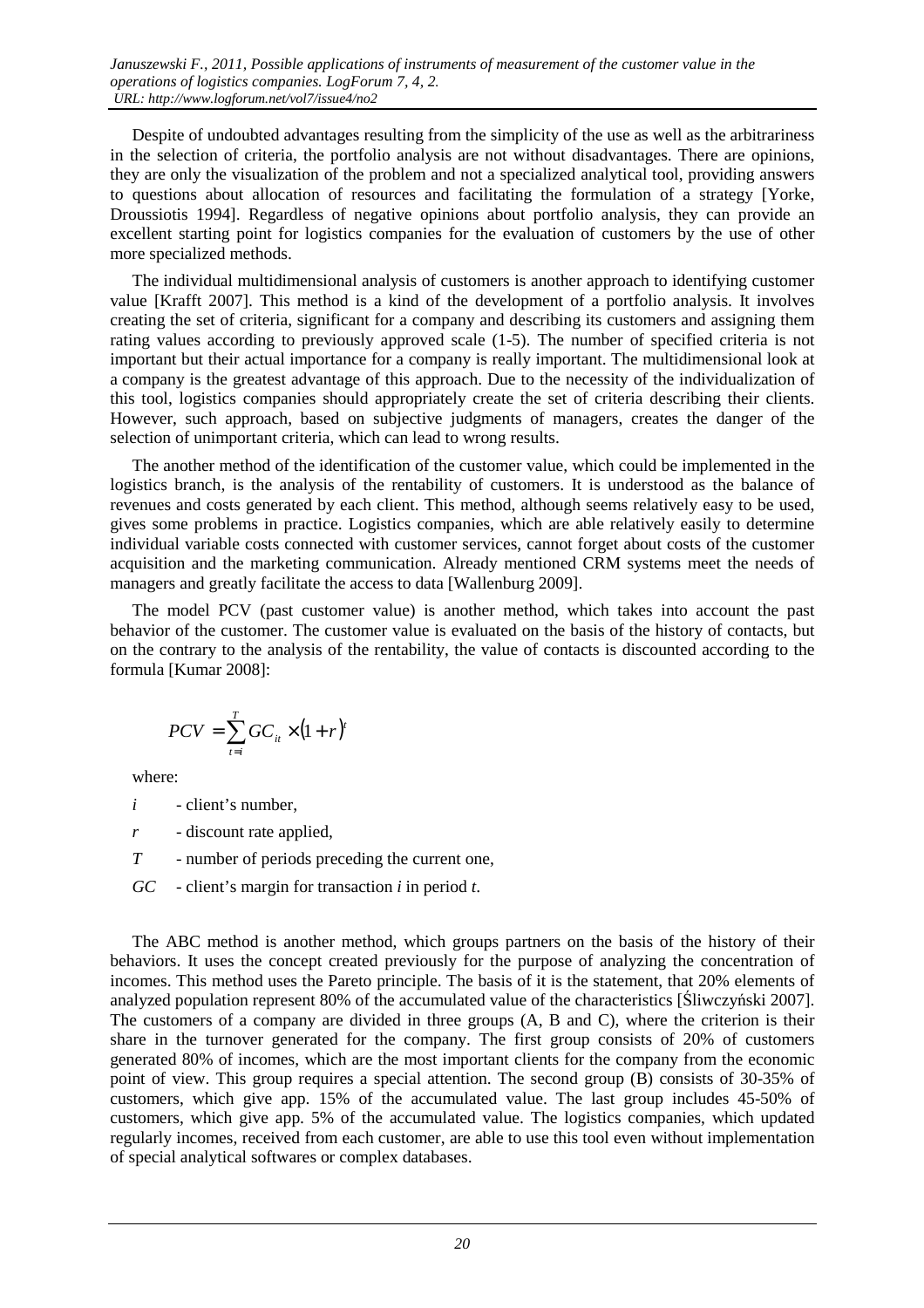The RFM (recency, frequency, monetary) method is one of the most widely used indicators for evaluating of customers of a company, applied already for years for the segmentation in the direct marketing [Keiningham, Aksoy, Bejou 2006]. The customer value is calculated there based on previous purchasing behaviors of each customer. Based on internal date of a company, three values are determinated for each of them: recency (time since the last purchase), frequency (of purchase during the analyzed period) and monetary (the total value of purchases made by a customer in the analyzed period). The appropriate weights are assigned to each value and based on that, the customer value is calculated by the use of the formula:

 $RFM = (r x weight) + (m x weight) + (f x weight)$ 

where:

- *r* time since the last purchase,
- *m* total value of all purchases,
- *f* frequency of purchases in the analyzed period.

The short time since the last purchase, high frequency of purchases as well as big values of purchases is the characteristics of the most desirable customer from the point of view of a company. The crucial part of RFM method is the proper determination of weights assigned to the variables. It is made based on previous experiences, using heuristic methods or simple regression techniques [Kumar 2008]. The inappropriate selection of weights can result in too subjective assessment of the customer value, leading to wrong conclusions and useless indicators [Kozielski 2006].

The simple way of calculation as well as easy access to necessary data are the most important advantages of RFM method. Additionally, the implementation of RFM method requires no complex analysis, sophisticated software or specialist marketing and statistics knowledge. The RFM indicator can be used by the logistics companies offering a diverse range of services and supporting customers at periodical rate. Otherwise, the dominant factor determining the customer value becomes only the total value of all transactions.

The method, determining the CLV indicator (customer lifetime value) is another, one of the most sophisticated, tool supporting the process of evaluating customers. The customer value in this method is equal to present value of future cash flows attributed to the relationships with the client [Pfeifer, Haskins, Conroy 2005]. This method is based on the method of discounting cash flows used in financial management. It can be used to determine the customer value of only one client or the whole segment and takes into account the possibility of the transfer of a client to the competition [Gupta, Lehmann 2006]. This model is ideal for the companies working according to rules of marketing partnerships, which create, develop and maintain long-term relations with customers.

Since all activities are related to specific investment costs, the company should be able to determine their profitability [Ramanathan 2010]. The customer lifetime value is the total value of profits, which the company obtains during the time of the cooperation with individual customers. In case that the relation client-supplier is the one-time, the customer lifetime value is equal to the profit achieved during this one transaction. In case of repeating purchases, this value is equal to the discounted value of all transactions, made with this client. The customer lifetime value is calculated for fixed periods, according to the formula [Kozielski 2006]:

$$
CLV = \frac{C_1}{(1+k)} + \frac{C_2}{(1+k)^2} + ... + \frac{C_n}{(1+k)^n}
$$

where:

*Ci* - profits provided by client in the period *i*,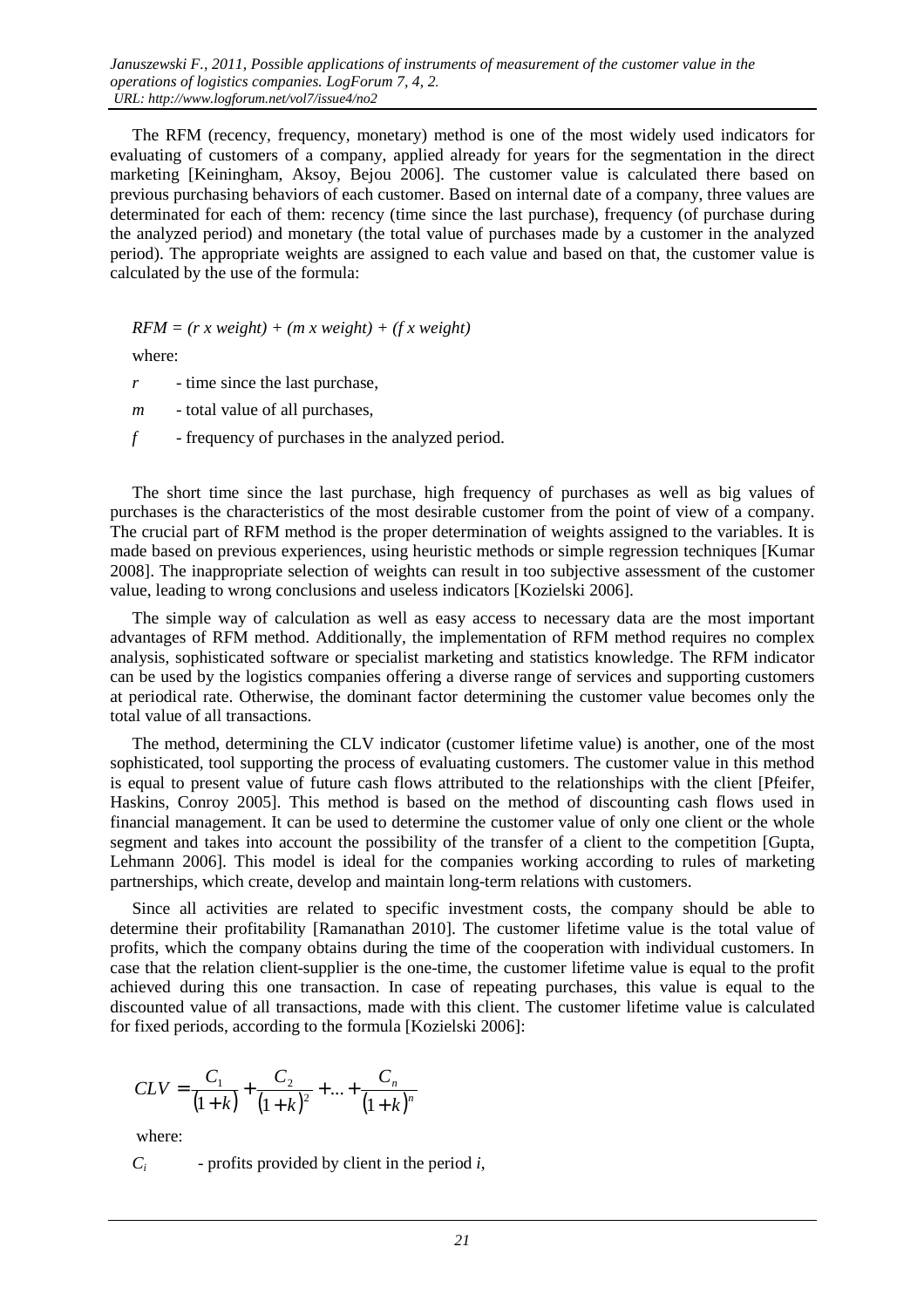$(1+k)^2$ - discount rate for year *i*,

*k* - cost of capital.

The fixed time of cash flow is taken for calculations, identical for each period. The model applies only to customers engaged in transactions with the company. It ignores the past and future customers and costs of obtaining them. The choice of time of cash flow or the randomness of the process of the purchase is also not included in this method. The cost of a capital needed for calculation of discount rate in subsequent years is set at the required rate of the return of the invested capital. The required rate of return shows the engagement of funds in the project. From the point of view of the owner, such factors like the inflation, return on the free-risk investment as well as the risk of the commitment of resources should be taken into consideration in this method as well. The entrepreneur is willing to invest funds only when the effects of the projects are at least equal to costs of capital.

Another model used to calculate the customer value is the model proposed by S.Grupta, D.R. Lechmann and J.A. Sturat [Dobiegała-Korona 2006]. This model takes into consideration life cycles of various groups of clients and indicators of rotations and is based on the assumption, that any company both attracts and loses clients throughout the whole period of its market activities. In this case the customer value is calculated according to the formula:

$$
CLV = \sum_{k=0}^{\infty} \frac{n_k}{(1+i)^k} \sum_{t=k}^{\infty} m_{t-k} \frac{r^{t-k}}{(1+i)^{t-k}} - \sum_{k=0}^{\infty} \frac{n_k c_k}{(1+i)^k}
$$

where:

- *k* period of life of various groups of clients having different life cycles,
- *n* number of customers acquired in subsequent periods,
- *i* discount rate,
- *t* time period analyzed,
- *m* income generated by the client in time *t*,
- *r* indicator of client's rotation,
- *c* cost of the acquisition per client.

The starting point of the model is to determine the values of each group of customers, which were distinguished by their life cycles. Then, the values of all present and future clients are summarized. Each customer generates the income *m* during the period *t*, and the future incomes can be discounted for the present period by the use of the discount rate [Dobiegała-Korona 2006].

Using of CLV indicator requires, in both discussed cases, the knowledge of such concepts like the value of money in time, net present value and the discount rate. The logistics companies, while using the life value, must also have databases containing information on past transactions of customers, margin levels in each case, operating costs or expenses on customer's acquisition.

#### **SUMMARY**

The aim of the identification of key customers is to facilitate the optimal allocation of resources of the company. Not all customers are equally important for the company, and the company is not able and should not try to acquire and satisfy needs of each customer. It should be mentioned, that the departure of a non-profit client is beneficial for the company, because expenses on keeping of unprofitable customers are unprofitable.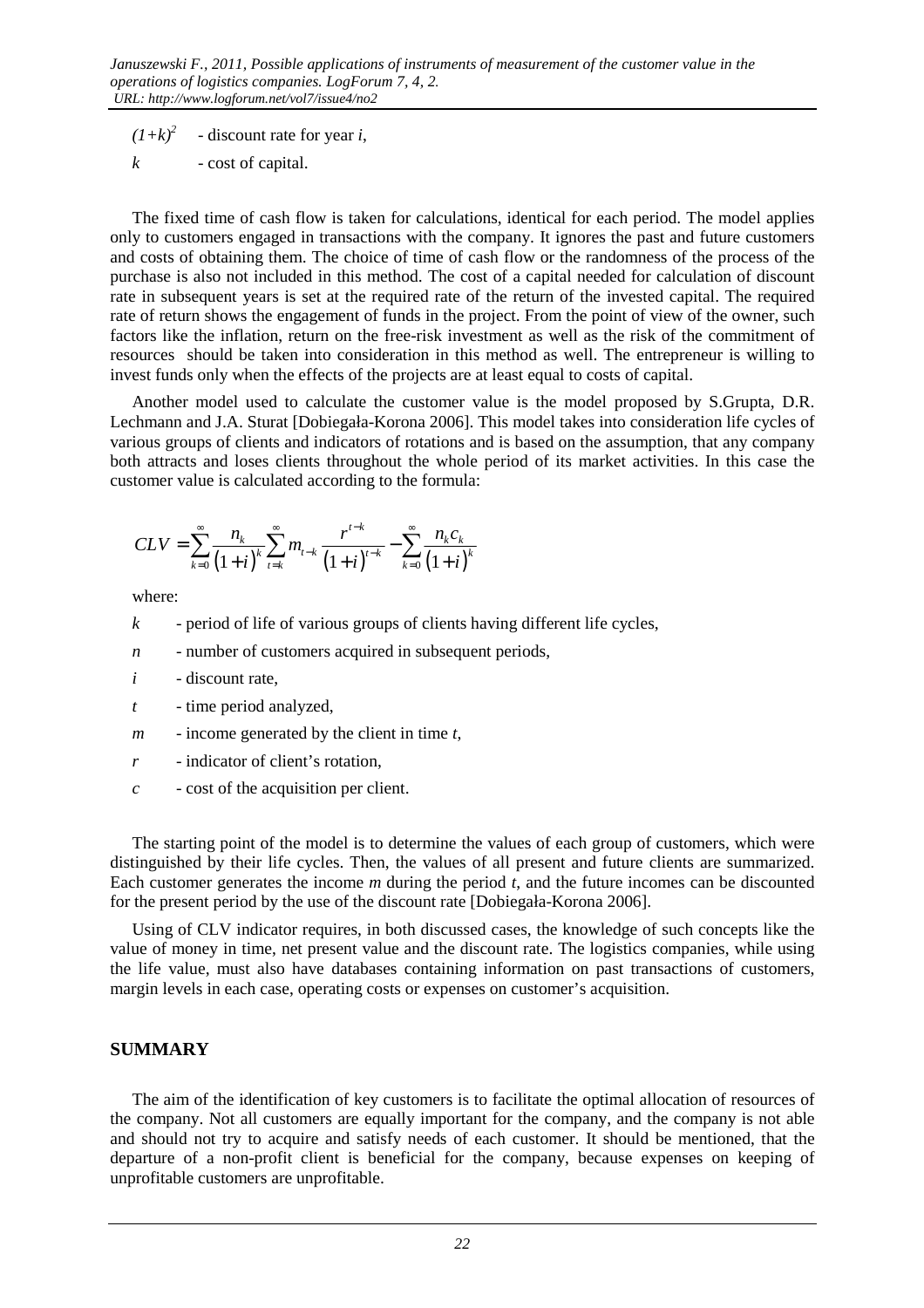Many logistics companies identify the value of their customers by the use of the profit generated by them in the past. However, it should not be ignored, that the previous behaviour of clients does not need to repeat in the future. There are also other factors, which should decide about the attractiveness of customers and the key factor should be the probability of a success thanks to contacts with that customer. The criteria of their attractiveness should be precised very clearly at the process of the identification of key clients. They can vary, depending on the size of a company, a market, where it operates or an industry.

Definitely, the customer value should be taken into consideration in the management of relationships with business partners in the present turbulent environment. The incomes and costs of the service, generated by clients as well as the nature of relationships with them influence the final success of the company.

It should be remembered, that the evaluation of the customer value in logistics companies should not be restricted to only one of above described methods. The analysis presented in this paper indicates, that the verification of obtained results should be made simultaneously by the use of a few methods not only one of them. The logistics company can successfully use portfolio methods in the combination with such indicators lie CLV, PCV or RFM. The multidimensional analysis helps the customer management and can increase the value of the whole company.

#### **REFERENCES**

- Blatterberg R., Getz G., Thomas J., 2011. Customer Equity: Building and Managing Relationships as Valuable Assets: Building and Managing Relationships as Valuable Asstes, Harvard Business School Press, Boston.
- Campbell N.C.G., Cunnigham M.T., 1983, Customer Analysis for Strategy Development in Industrial Markets, Strategic Management journal, 4 (4), 369-380.
- Dobiegała-Korona B., 2002, Zarządzanie wartością klienta, [w:] Przedsiębiorstwo przyszłości wizja strategiczna [The management of customer value,  $\text{sin:1 A}$  company of the future – a strategic vision] (red.) Grudzewski W.M., Hejduk I., Wydawnictwo Difin, Warszawa.
- Dobiegała-Korona B., 2006, Klient kapitałem przedsiębiorstwa [w:] Współczesne źródła wartości przedsiębiorstwa, [A client is a capital of a company [in:] Modern sources of the value of a company] (red.) Dobiegała-Korona B. and Herman A., Wydawnictwo Difin, Warszawa.
- Fader P., Hardie B., Lee K. L., 2005, RMF and CLV: Using ISO-Value Curves for Customer Base Analysis, Journal of Marketing Research, 42, 415-430.
- Grzegorczyk M., 2007, Problemy pomiaru wartości klienta [Problems of measuring of customer value], Problemy Zarządzania, 16 (2), 114-127.
- Gupta S., Lehmann D.R., 2006, Customer Lifetime Value and Firm Valuation, Journal of Relationship Marketing 5 (2/3), 87-110.
- Keiningham T., Aksoy L., Bejou D., 2006, The Future of Managing Customers as Assets, Journal of Relationship Marketing 5 (2/3), 133-138.
- Keiningham T., Aksoy L., Bejou D., 2006, Approaches to the Measurement and Management of Customer Value, Journal of Relationship Marketing 5 (2/3), 37-54.
- Kotler Ph., Armstrong G., Saunders J., Wong V., 1999, Principles of Marketing: Second European Edition, Prentice Hall, New Jersey.
- Kozielski R. (red.) 2005, Wskaźniki marketingowe [Marketing indicators], Oficyna Ekonomiczna, Kraków.
- Krafft M., 2007, Kundenbindung und Kundenwert [Customer loyalty and customer value], Physica-Verlag, Heidelberg.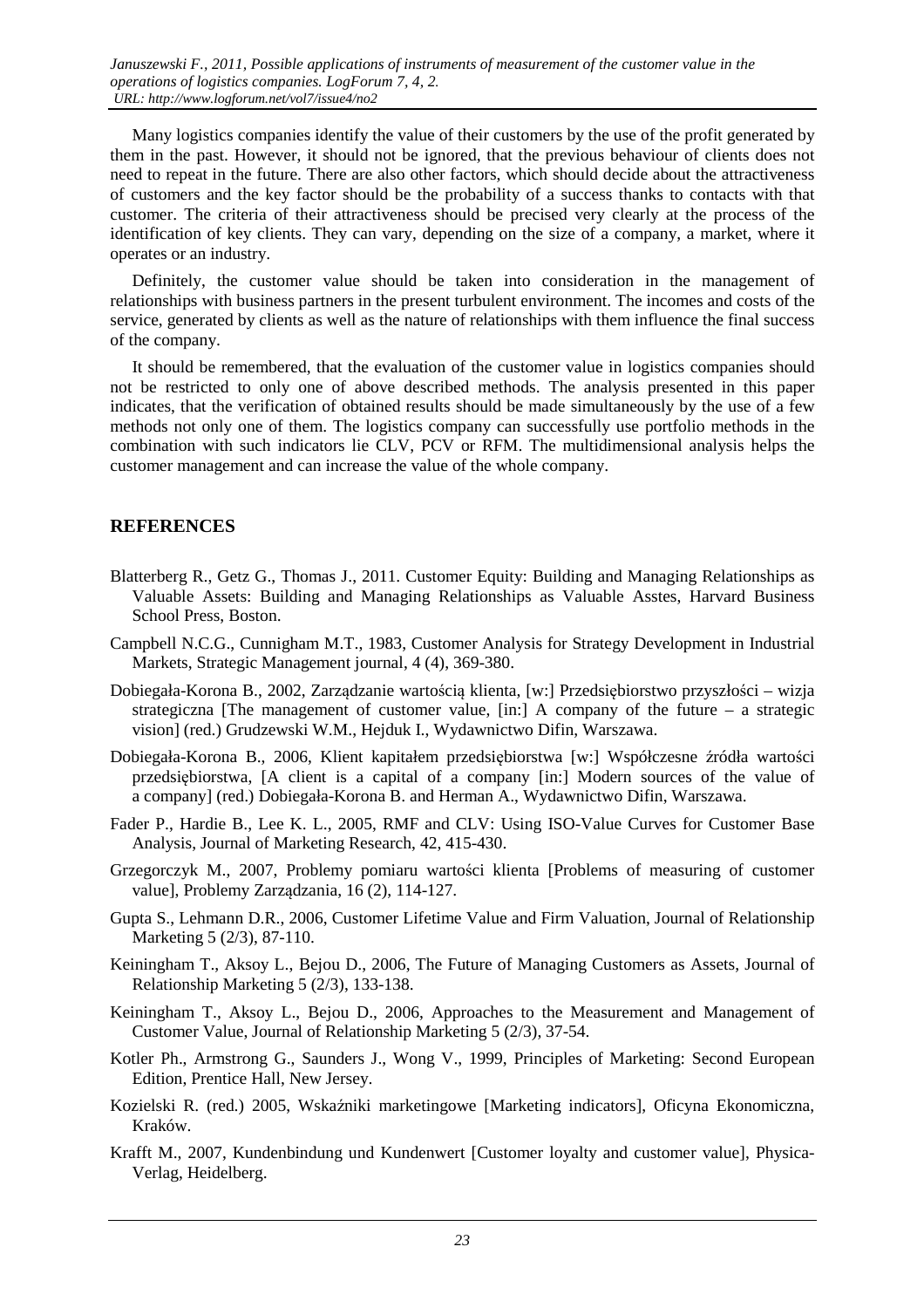- Kumar V., 2008, Managing Customers for Profit: Strategies to Increase Profits and Build Loyalty, Pearson Education, New Jersey.
- Otto J., 2000, Instrumenty analizy opłacalności nabywców [Instruments of the analysis of the rentability of suppliers], Manager, 2, 43.
- Pfeifer Ph. E., Haskins M. E., Conroy R.M., 2005, Customer Lifetime Value, Customer Profitability and the Treatment of Acquisition Spending, Journal of Managerial Issues, 17 (1), 11-25.
- Ramanathan R., 2010, The moderating roles of risk and efficiency on the relationship between logistics performance and customer loyalty in e-commerce, Transport Research, Vol. 46, Iss. 6.
- Schmöller P., 2001, Kunden-Controlling: theoretische Fundierung und empirische Erkenntnisse [Clients controlling: theoretical basis and practical knowledge], Deutecher Universitats-Verlag, Wiesbaden.
- Śliwczyński B., 2007, Controlling w zarządzaniu logistyką: controlling operacyjny, controlling procesów, controlling zasobów [Controlling in logistics management: operational controlling, controlling of processes, cotrolling of resources], Wyższa Szkoła Logistyki, Poznań.
- Wallenburg C.M., 2009. Innovation in logistics outsourcing relationships: proactive improvement by logistics service providers as a driver of customer loyalty. Journal of Supply Chain Management, 45: 75-93.
- Yorke D.A., Droussiotis G., 1994, The Use of Customer Portfolio Theory: An Empirical Survey, Journal of Business&Industrial Marketing, 9 (3), 6-18.

# **ANALIZA PORÓWNAWCZA INSTRUMENTÓW POMIARU WARTOŚCI KLIENTA W DZIAŁALNOŚCI PRZEDSIĘBIORSTW LOGISTYCZNYCH**

**STRESZCZENIE.** Wstep: Wzrost popularności koncepcji marketingowych stawiających klienta w centrum zainteresowania przedsiębiorstwa, jak również łatwy dostęp do danych związanych z zachowaniami konsumentów, przyczynił się do wzrostu znaczenia takich koncepcji jak zyskowność czy wartość klienta. Ale pojęcie wartości klienta nie jest jednoznacznym pojęciem. Może być mierzony przy wykorzystaniu różnorakich instrumentów w zależności od potrzeb przedsiębiorstwa, charakteru branży czy horyzontu czasowego.

**Metody**: Następujące, najczęściej stosowane metody pomiaru wartości klienta zostały wybrane, opisane oraz ocenione z punktu widzeniu ich przydatności: różnego rodzaju analizy portfelowe (dwustopniowa, trzystopniowa, macierz 9-polowa, itd.), wielowymiarowa analiza klientów, analiza rentowności klientów, model PCV, metoda ABC, metoda RFM oraz CLV.

**Wyniki**: Zalety i wady każdej z analizowanych metod zostały zaprezentowane i poddane ocenie. Dyskusji poddano przydatność każdej z nich. W sektorze przedsiębiorstw logistycznych pomiar wartości klienta może okazać się skutecznym narzędziem w zarządzaniu relacjami z klientem i skutecznie zwiększyć ich zyskowności. Ponieważ nie istnieje jeden uniwersalny sposób pomiaru wartości klienta, odpowiedni dla wybranej branży, o wyborze konkretnej metody decyduje wiele czynników, takich jak profil działalności, czy liczba klientów obsługiwanych przez przedsiębiorstwo.

**Wnioski**: Celem identyfikacji kluczowych klientów jest ułatwienie procesu optymalnej alokacji zasobów przedsiębiorstwa. Nie wszyscy klienci są tak samo istotni dla przedsiębiorstwa i przedsiębiorstwo nie powinno próbować zaspokoić potrzeb każdego z klientów. Należy pamiętać, że ocenę wartości klienta nie należy dokonywać w oparciu o tylko jedną z omawianych metod. Przedstawiona analiza wskazuje, że ocena otrzymanych wyników powinna być dokonana przez zastosowanie równolegle kilku metod, a nie tylko jednej z nich. Firmy logistyczne mogą z powodzeniem stosować metody portfelowe w połączeniu z takimi wskaźnikami jak CLV, PCV czy RFM. Wielowymiarowa analiza wspomaga proces zarządzania klientami oraz przyczynia się do wzrostu wartości całego przedsiębiorstwa.

**Słowa kluczowe:** wartość klienta, rentowność klienta, wartość życiowa klienta (customer lifetime value), portfel klientów.